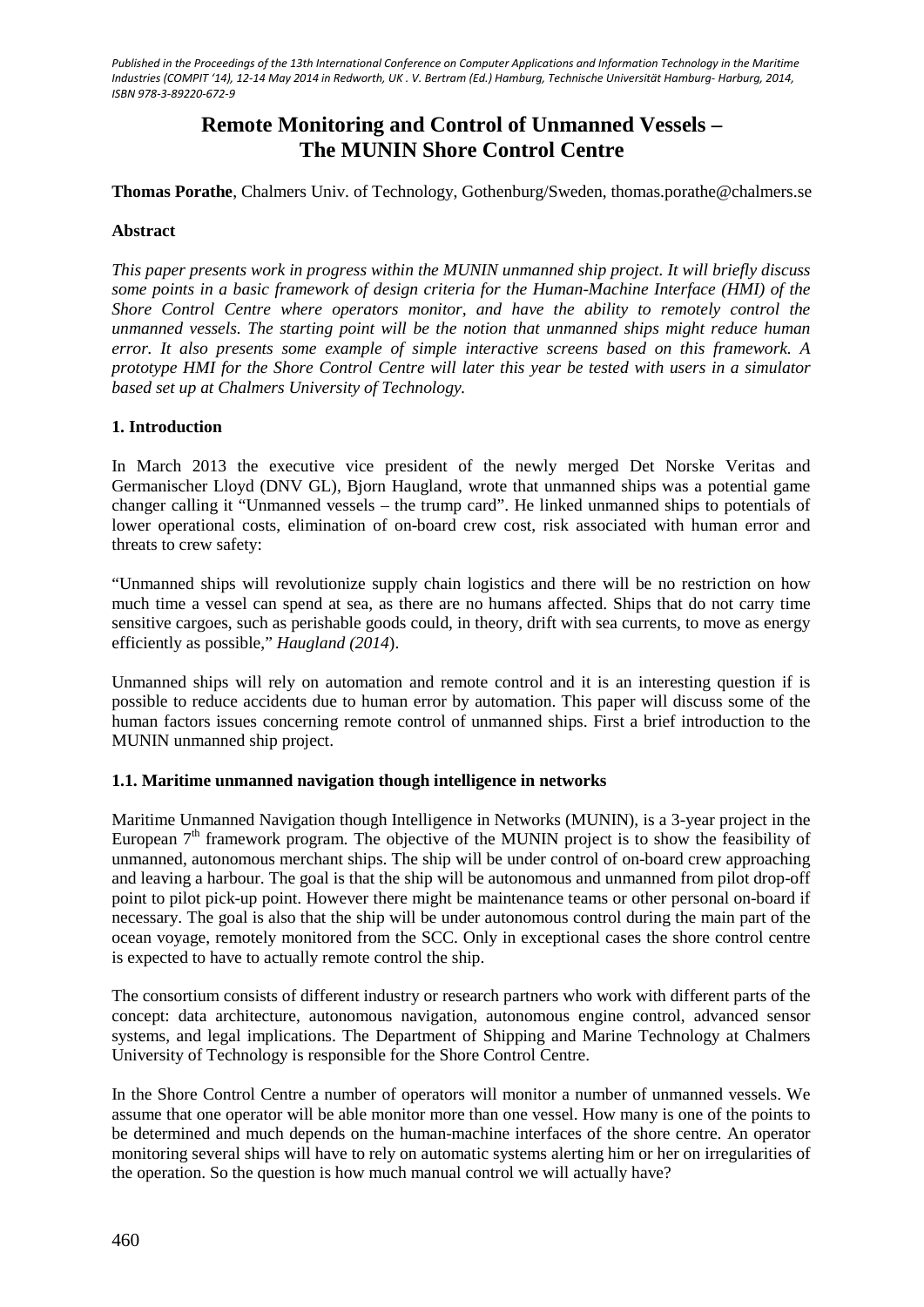### **1.2. Autonomy and manual control**

At one end of the spectrum we have the wave-goodbye-and-forget-call-if-you-have-any-problems type of unmanned system. This kind of system will need a very reliable technology that can cope with all eventualities and call for help if needed. In such a system the ship would be assigned a destination port and a set arrival time and would then be left to solve the task by its own. Should there be any problems, the vessel would call and report its whereabouts and the nature of the problem (and what kind of help it required).

At the other end of the spectrum we would have a ship system where each ship had a land based bridge team remotely controlling of the ship, just as had the bridge be lifted off the hull and placed on land and all the wiring prolonged by satellite links. The simplest (but also technically most difficult) would be to just copy the bridge ashore, and then stream all on-board information in real-time to that bridge: the vision through the wheelhouse windows via video cameras, the motions by a hydraulic system, etc. Done in this way the difference of control between unmanned and manned shipping would be small. There would still be an officer of the watch and a lookout/helmsman at the bridge of each ship. The technical challenge would be safe and secure transfer of very large data quantities, to cope with latency and to pay the satellite communication bill. (We have to some extent kept this idea is in the concept of the emergency "situation room.")

The concept investigated in the MUNIN project is one of autonomy and different levels of remote control if the autonomous system calls for help. We will rely on what we believe will be a robust autonomous system, once mature; meaning that we would expect human intervention to be an exceptional case in the trans-oceanic phase of the voyage. The hypothesis being that one operator can safely monitor several ships, given the right kind of integrated human-machine interface.

## **2. Human error**

From many studies we know that the number of accidents caused (in part) by "human error" is in the range of 70-95%, e.g. *Sanquist (1992), Blanding (1987), Rothblum (n.d*.). We all know from own experience that humans make mistakes. We forget, we misunderstand, our thoughts can go astray, and we might even fall asleep when we are not supposed to. This is all part of the human condition. And this is also what can causes accidents. And frequently does. This has been the case ever since man appeared. In a complex technical society, humans need help to cope. That is why we have continuously worked on technical systems supporting the human decision-making. And successfully so, because accident rates do improve.

To provide perspective: In the three years 1833-1835, on average 563 ships per year were reported wrecked or lost in United Kingdom alone, *Crosbie (2006).* Today the total number of tankers, bulk carriers, containerships and multipurpose ships in the world fleet has risen from about 12,000 in 1996 to 30,000 in 2012. In the same time the number of ships totally lost per year (ships over 500 Gross Tons) declined from 225 in the year 1980, to 150 in 1996 and less than 60 in 2012 according to The International Union of Marine Insurance – and this worldwide. [www.iumi.com/images/gillian/](http://www.iumi.com/images/gillian/%20Spring2013/IUMI%20Casualty%20and%20World%20Fleet%20Statistics%20Jan%202013.pdf)  [Spring2013/IUMI%20Casualty%20and%20World%20Fleet%20Statistics%20Jan%202013.pdf.](http://www.iumi.com/images/gillian/%20Spring2013/IUMI%20Casualty%20and%20World%20Fleet%20Statistics%20Jan%202013.pdf) We can assume that much of this safety improvement has to do with improvements in technical reliability. But we can also assume that this to some extent has to do with improvements in automation systems supporting human monitoring and decision-making. Within commercial air industry, automation has improved safety, *Billings (1997), Pritchett (2009), Wiener (1988*). We can assume that the same is true for the shipping domain.

#### **2.1. Human error and automation**

Automation can, if designed carefully, remove a lot of mental workload for the human operator. Just compare position fixing on the open sea using sextant and sun tables in the days before the global navigation satellite systems. Still automation may invite new types of errors into the work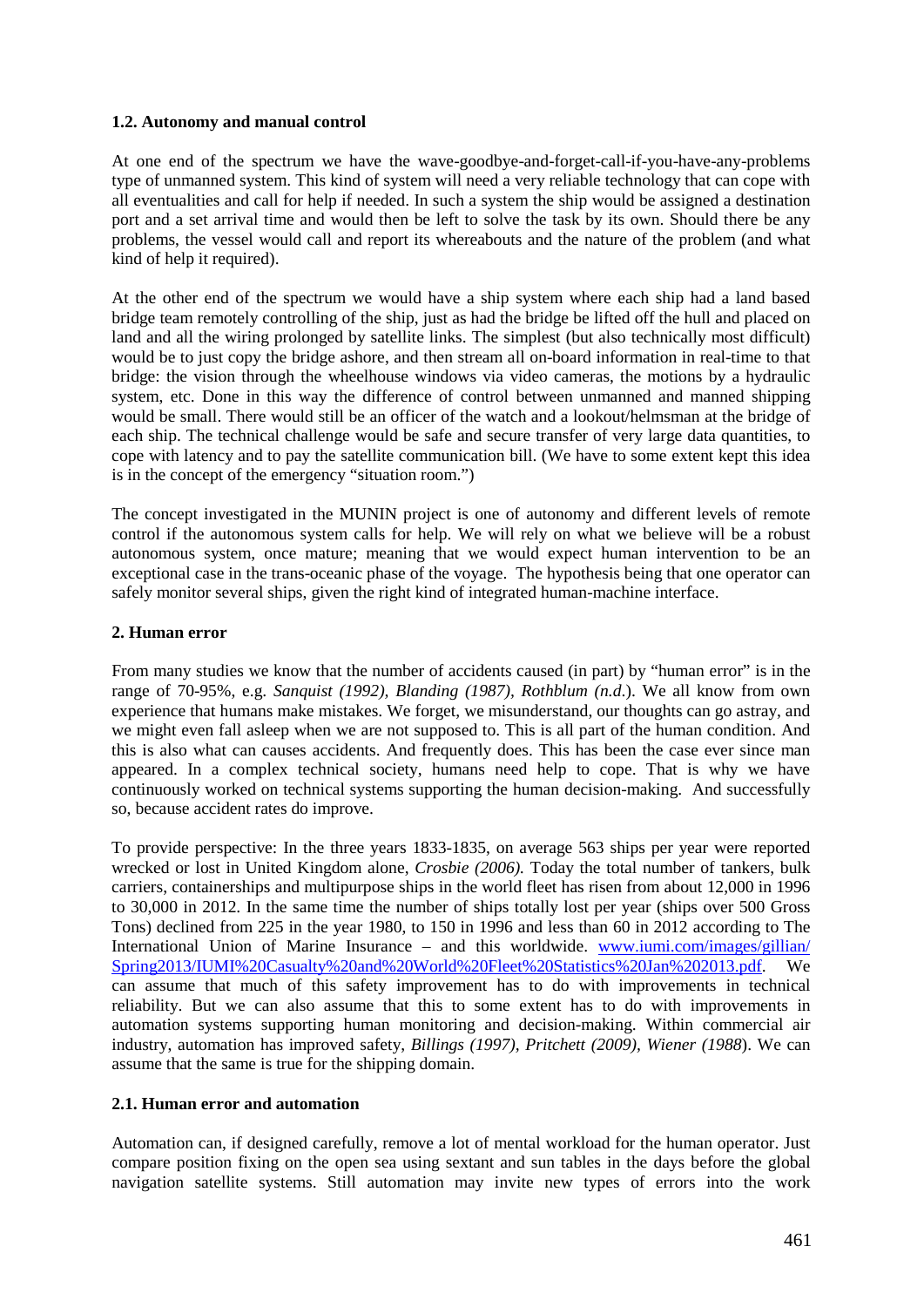environment. Like automation bias.

*Mosier and Skitka (1996),* p. 205*,* defined automation bias as "a heuristic replacement for vigilant information seeking and processing". Meaning that if we know an automatic process is going to look for deviations, we will stop looking ourselves. Further we can look at the specific errors of omission and errors of commission, *Skitka (2000),* where omission errors are when the human operator fails to respond to system irregularities because the automatic system fails to detect or indicate them, and commission errors are the human operator incorrectly follows an automatic advice or directive because they do not check and verify against other sources of information.

On the other hand, *Norman (1990)* already said that the problem was not one of automation, but one of inappropriate design of automation. He claimed that automatic systems instead of giving appropriate feedback tended to overuse alarms. He gave the example of the airplane captain that turned on the autopilot. When one of the engines then slowly lost power, the autopilot silently kept compensating for the unbalanced trust until it had nothing more to give and the plane rolled and went into a dive. He compared that to the captain that handed the controls over to the co-pilot, which, from the captain's point of view, was the same thing as handing the controls over to the autopilot. The copilot would then be expected to comment on the unbalanced power of the engine thrust long before it became a serious problem. He would say something like: "I seem to be correcting this thing more and more, I wonder what's happening?", *Norman (1990),* p. 589*,* meaning that to keep the operator in the loop the automation needs to be more communicative, which is easier said than done. People form mental models of systems with which they interacts. The model is formed by the system image that the information displays of the system offers, *Norman (1986)*. If the information displays are not communicative, the operator will not know what is going on; he will be out-of-the-loop. *Norman (1990)*, p. 591, concludes: "To give the appropriate kind of feedback requires a higher level of sophistication in automation than currently exists." The question is: have we gotten any further since 1990?

From the maritime domain we hear the same thing: Automation is often used to help the bridge crews in complex tasks. But automation is risky as well. "It has been shown that operators will monitor less effectively when automation is installed, and even more so if the automation has been operating acceptably for a long period," *Lützhöft and Dekker* (*2002*). Automation creates new human weaknesses and amplifies existing ones. The question is how to turn automatic systems into effective team players? Feedback from the automation is important and Lützhöft and Dekker suggest that representations of automation behavior will have to be:

- Event-based: Representations need to highlight changes and events in a way that the current generation of state-oriented displays do not;
- Future-oriented: in addition to historical, human operators in dynamic systems need support for anticipating changes and knowing what to expect and where to look next;
- Pattern-based: operators must be able to quickly scan displays and pick up possible abnormalities without having to engage in difficult cognitive work (calculations, integrations, extrapolations of disparate pieces of data). By relying on pattern-based or form-based representations, automation has an enormous potential to convert arduous mental tasks into straightforward perceptual ones, *Lützhöft and Dekker (2002),* p. 95.

# **3. Design framework**

*Hutchins et al. (1986)* talked about interfaces built as a model world, as a metaphor for the real world, or the real system to be controlled. By having the user acting directly on the model world which in turn is connected to the real worlds and show the responses of the real world, a sensation of direct manipulation, *Schneiderman (1983*), and direct perception, *Flach and Vicente ( 1989*), is achieved. The goal was to make the psychological distance as short as possible. A conceptual model for such an interface framework is depicted in Fig.1.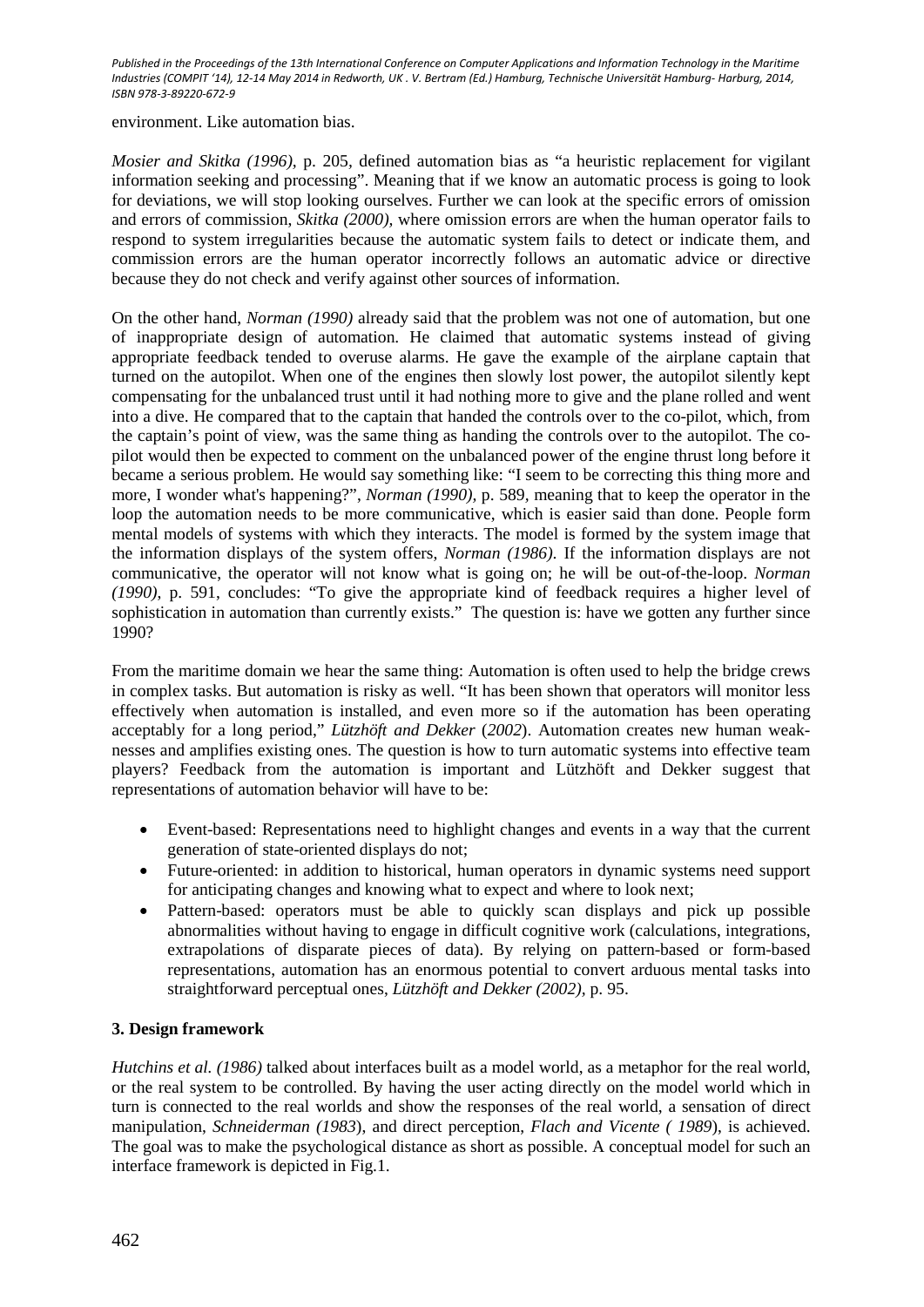

Fig.1: The three sets of behavioural-shaping constraints in a socio-technical system conceptualised as a tight fit between the three pieces of the puzzle; adapted from *Bennet and Flach (2011*)

Reducing psychological distance means improving the match between the structure in the real world (the pattern and the regularities in ship operation) and the belief structures (mental models) of the remote operators. The limited space does not allow us to go any deeper into this but to say that this is the real challenge for the development of the human-machine interface of the shore control centre. In the following a number of example interface prototypes will be show. These prototypes will be further developed and finally tested in simulations within the MUNIN project.

# **4. Design prototypes**

The prototypes show below is some examples of the interfaces that must convey situation awareness to the monitoring operator of the shore control centre. We are now only looking at the monitoring interfaces. The interfaces for control are something else. The monitoring screens must afford both overview and detailed resolution. The traditional interface will be the map view.

#### **4.1. The spatial overview**

On-board ships the Electronic Charts Display and Information System (ECDIS) is the modern standard equipment allowing the bridge officer easy access to spatial information. It is natural that an ECDIS-like system also is available for the remote operator, Fig.2.



Fig.2: For spatial overview, traditional electronic chart is the natural interface. Left: zoomed out for overview; right: zoomed in for close vicinity of unmanned ship. Green box: planned position of ship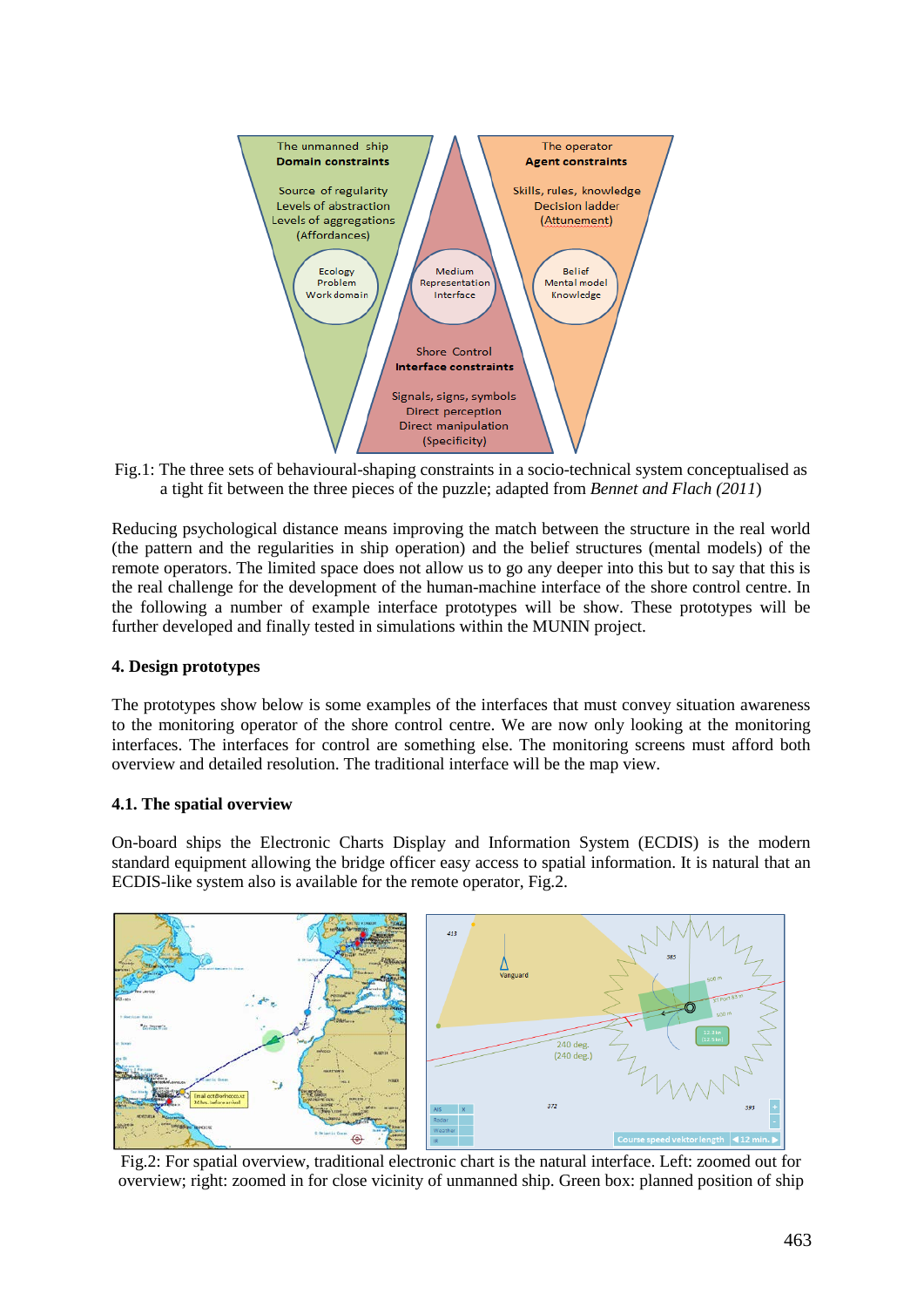## **4.2. Temporal overview**

To allow the operator to overlook the whole voyage from a time perspective a temporal view showing different activities both in the ship time zone and in the shore centre time zone is offered. This view also affords event markers. These signify tasks the operator will have to attend to, e.g. send a mail to the pilot about next day's arrival time, or report to the Vessel Traffic Centre, Fig.3.



Fig.3: For temporal overview, a slot diagram is suggested, breaking down the voyage into days, and if zoomed in, into hours. The difference in time zones, showing day and night at the ships location and shifts in the shore control centre. Different coloured event markers (displayed both in the time view and on the chart) contain planned events, e.g. to email the pilot about arrival.

The allocation and notification of tasks also allows for an aggregated notification service that responds if two tasks of two different ships with the same operator collides, e.g. the pilot is stepping off one ship at the same time as another pilot is climbing on-board another ship under the same operators control.

# **4.3. Ship status indicator**

From an operational point of view it is important for many stakeholders to know if the unmanned vessel is in good condition and that all systems probably will survive a long unmanned voyage. Insurance companies will be particularly interested.

Ship status can be aggregated from a very low, detailed level where every component and every pipe joint is assessed according to how many hours of expected life time remains until next maintenance session. Components, e.g. a fuel filter, can this way be aggregated to machine level, e.g. a generator, and then to higher system levels, e.g. the power system, and finally to the whole ship level. For very critical components where life-time assessments have proven difficult, redundancy has to be secured. Fig.4 shows an interface suggestion for such a ship status interface. It compares assessed remaining life-time until next service with remaining hours to destination and possible repair points. It also depicts redundancy levels, where yellow and red indicates lack of redundancy. The illustration shows the top, ship status, level. By clicking the status bar, lower system levels will be shown. Status assessments feeding information into the Status indicator display will be an important task not only during port visits, but probably also daily during the voyage by monitoring sensors of condition based maintenance.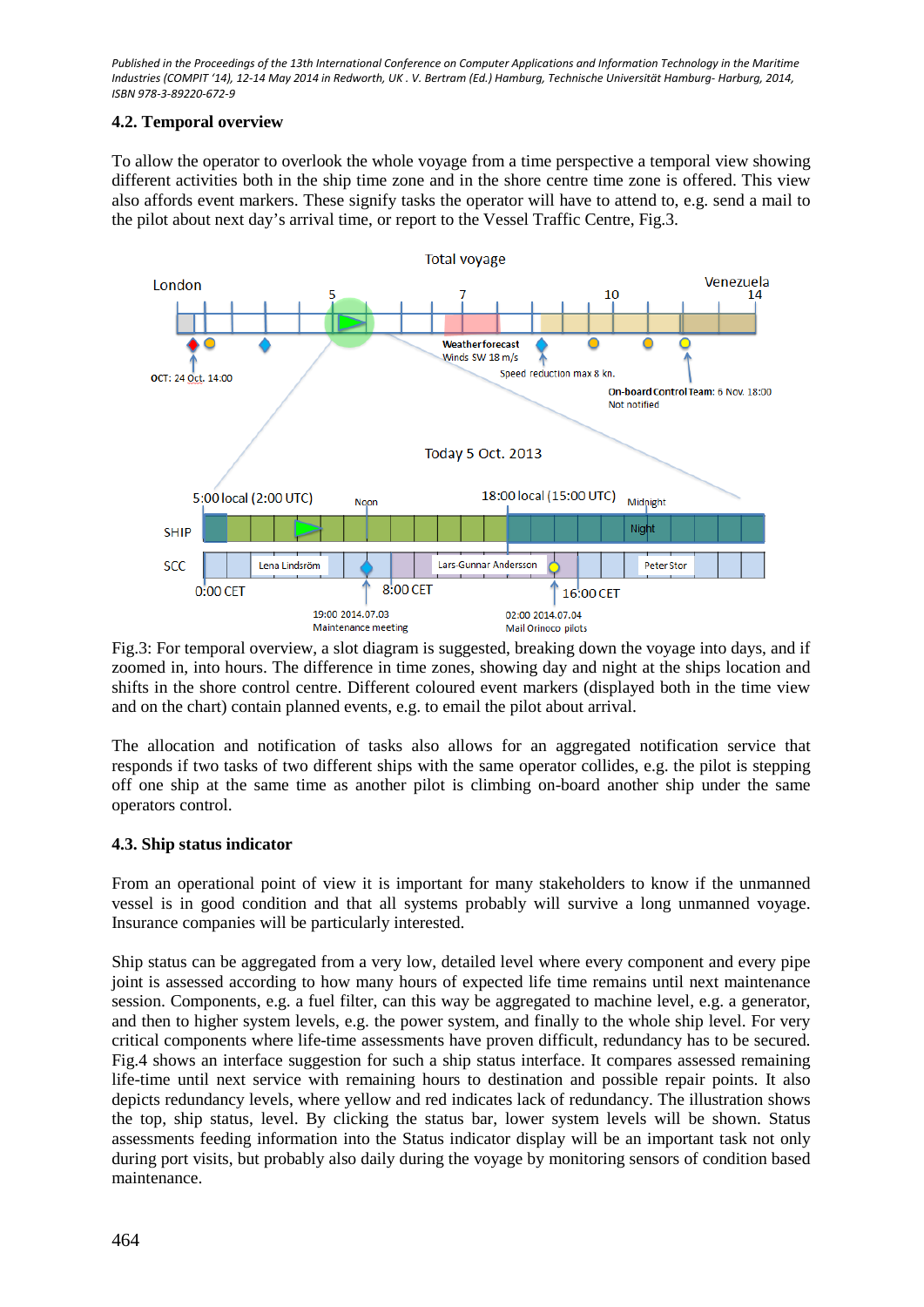#### **Operational status of unmanned vessel**

Expected remaining running hours to next service based on guarantee or condition



Fig.4: The Ship status indicator screen allows the operator to make an at a glance assessment of the ships present status, remaining life time compared to time to destination or port of repair. The picture shows the top, ship level. By clicking the bar, the operator can open lower levels all the way down to the individual components of the whole ship.

#### **4.4. Trend lines**

The use of trend lines is an important tool to allow the operator to see what is going on, but also to compare with what went on in the past and then to possibly extrapolate it into the future. Fig.5 shows an online weather application as a simple illustration of how a trend line display might look like.



Fig.5: Use of trend lines in a weather screen. The red vertical line represents present time, curves to the left of that line is made up of real measurements stored into an historical archive, and to the right of that line is a prognosis of how the weather is going to be some days into the future. Example from <http://www.smhi.se/vadret/vadret-i-sverige/land?pp=http://www.smhi.se/produktportal-1.0//chart.do&geonameid=2692633>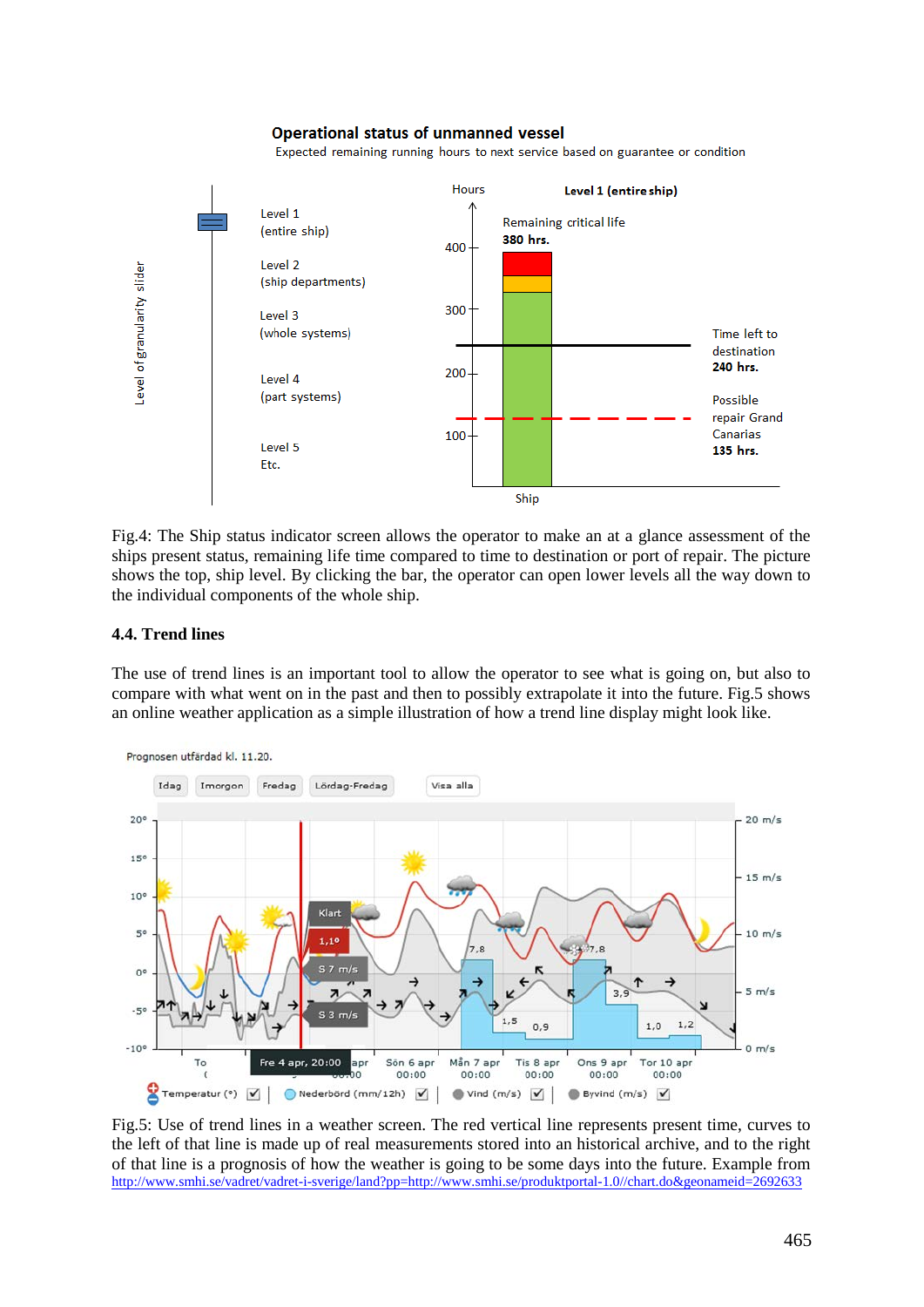This type of trend line diagrams can be used for a lot of parameters of the unmanned ship, particularly in relation to technical installations and engines.

### **4.5 Top level indications**

On the top level, a dashboard screen alerts the monitoring operator about the condition of the unmanned vessel. All information sent from the ship to the shore control is accessible under the nine tiles in the square. They are clustered in a standardised way into 1. Voyage, 2. Sailing, 3. Observations, 4. Safety and emergencies, 5. Security, 6. Cargo, stability and strength, 7. Technical, 8. Shore control centre, and 9. Administration. If any of the parameters under each tile breaches a yellow or red alert level, the tile will change colour and the Top flag in the middle of the large circle will also change colour, alerting the operator about that something on that vessel is calling for his/hers attention, Fig.6.



Fig.6: This dashboard shows the top level indicators alerting the monitoring operator if something is wrong on the unmanned vessel. Under each of the nine tiles of the square all information sent from the ship to shore can be found. The circle contains the top indicator light (green, yellow or red) as well as the mode indicators, signifying in which mode the vessel presently is in (manual, autonomous, remote or fail-to-safe).

There are more screens in the human-machine interface of the shore control centre which later will be presented in the deliverables of the MUNIN project. Particularly screens merging operational status of several ships into a simple interface for a single operator will be a challenge.

# **5. Conclusions**

This paper has presented work by Chalmers University of Technology in the MUNIN unmanned ship project. This work concerns the display interface between the unmanned vessels on the high seas and the operator monitoring the ship's progress and status from ashore. Challenges such as human error and automation have been discussed as well as a design framework for the interface development. Finally some example screens have been shown. The development now continues and a first iteration of user tests will be conducted later this year and finally presented in a project report that later can be found at the MUNIN site<http://www.unmanned-ship.org/munin/>

#### **Acknowledgement**

The research leading to these results has received funding from the European Union  $7<sup>th</sup>$  Framework Program under the agreement SCP2-GA-2012-314286